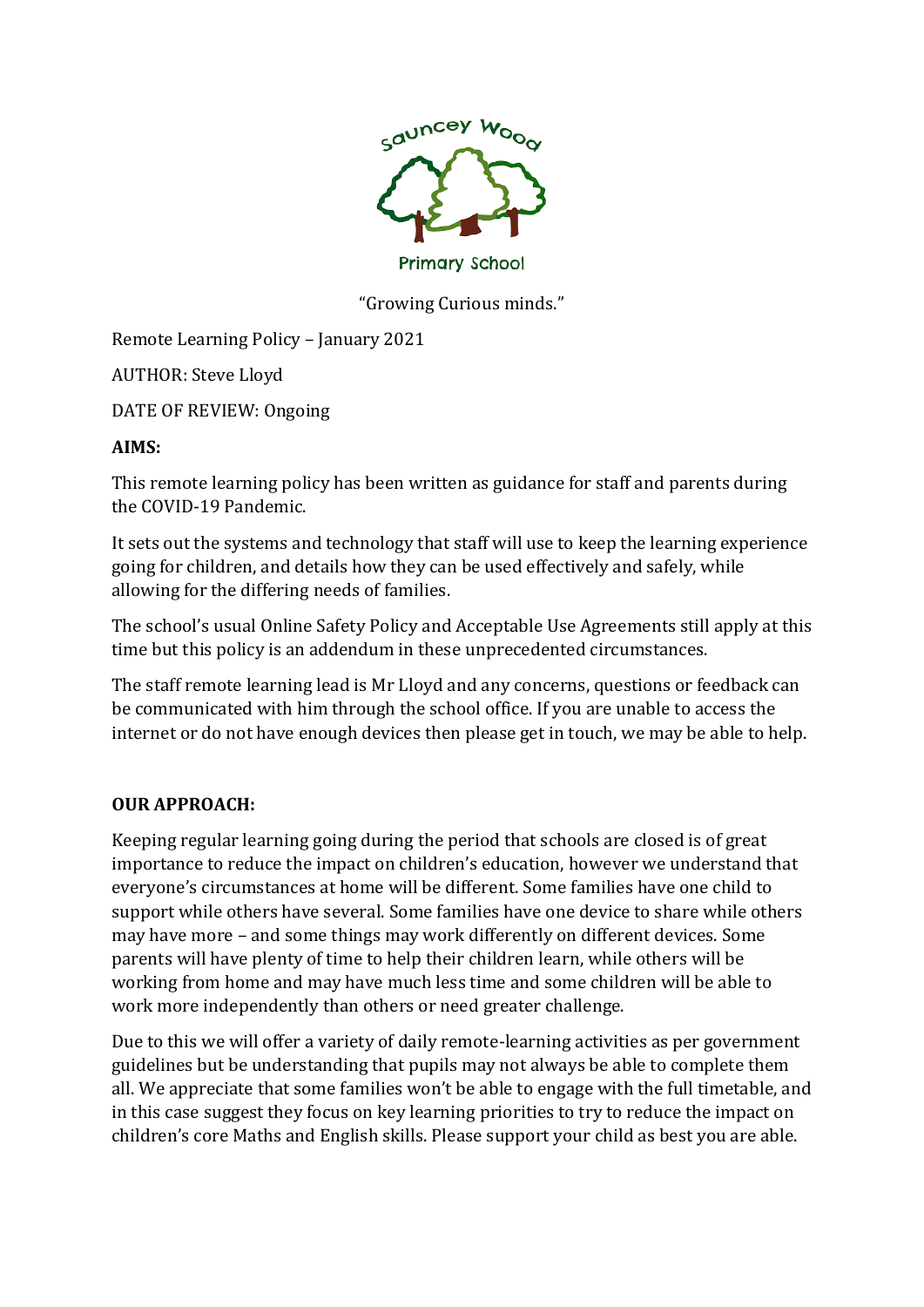## **REMOTE EDUCATION FOR WHOLE CLASS PROVISION:**

In the event that a whole class, Key Stage or whole school have to self-isolate, Class Teachers will post information about learning on their school class pages on the school website. They will also provide information on Purple Mash. This will outline a range of daily learning activities which will as much as possible, link to our long-term curriculum plans and the learning children would normally be doing in school, while being adapted to suit remote learning and make use of ready-prepared high-quality online materials.

The government minimum expectation for remote learning is for schools to provide:

- Key stage 1 children: 3 hours a day, on average, across the school cohort, with less for younger children
- Key stage 2 children: 4 hours a day

Our remote-learning curriculum will be delivered through a mix of live and prerecorded video input, links to other website content and on and offline tasks (in any order and at a time that suits across the day). Opportunities to join in with timescheduled LIVE events will be highlighted, for example Assemblies, Celebration Assemblies, whole class timetable games etc....

Throughout the day, further posts on Purple Mash and our social media pages will add extra details or challenges. Extra challenges will also be provided across the week. Staff will monitor all learning and as soon as possible and give regular feedback comments and encouragement on a pupil's learning, as well as through whole-class feedback opportunities.

Other optional events and enrichment activity ideas will be posted on class notice boards and social media to help keep the children engaged and enthusiastic, as well as supporting their social interaction and physical and emotional wellbeing at this time.

Staff will monitor children's engagement with activities and Senior Leaders will contact parents of those children not engaging to discuss how we can help.

## **INTERACTION:**

We are keen to make remote learning an interactive experience through the use of some live lessons, submission and sharing of work by children and delivery of feedback from teachers, as well as opportunities for pupils and families to compete, interact and collaborate, for example through Times Tables Rockstars Battles, enrichment ideas and competitions, etc…

We will provide live lessons and face-to-face contact opportunities for children, to maintain a sense for them of being part of a class. We will use the Zoom Video Conferencing tool to do this. While teaching a primary-age class this way presents its challenges, we are hoping we can use it to deliver high quality explanations and maintain enthusiasm and engagement though interaction with teachers and classmates. Please see the section further down regarding use of Zoom.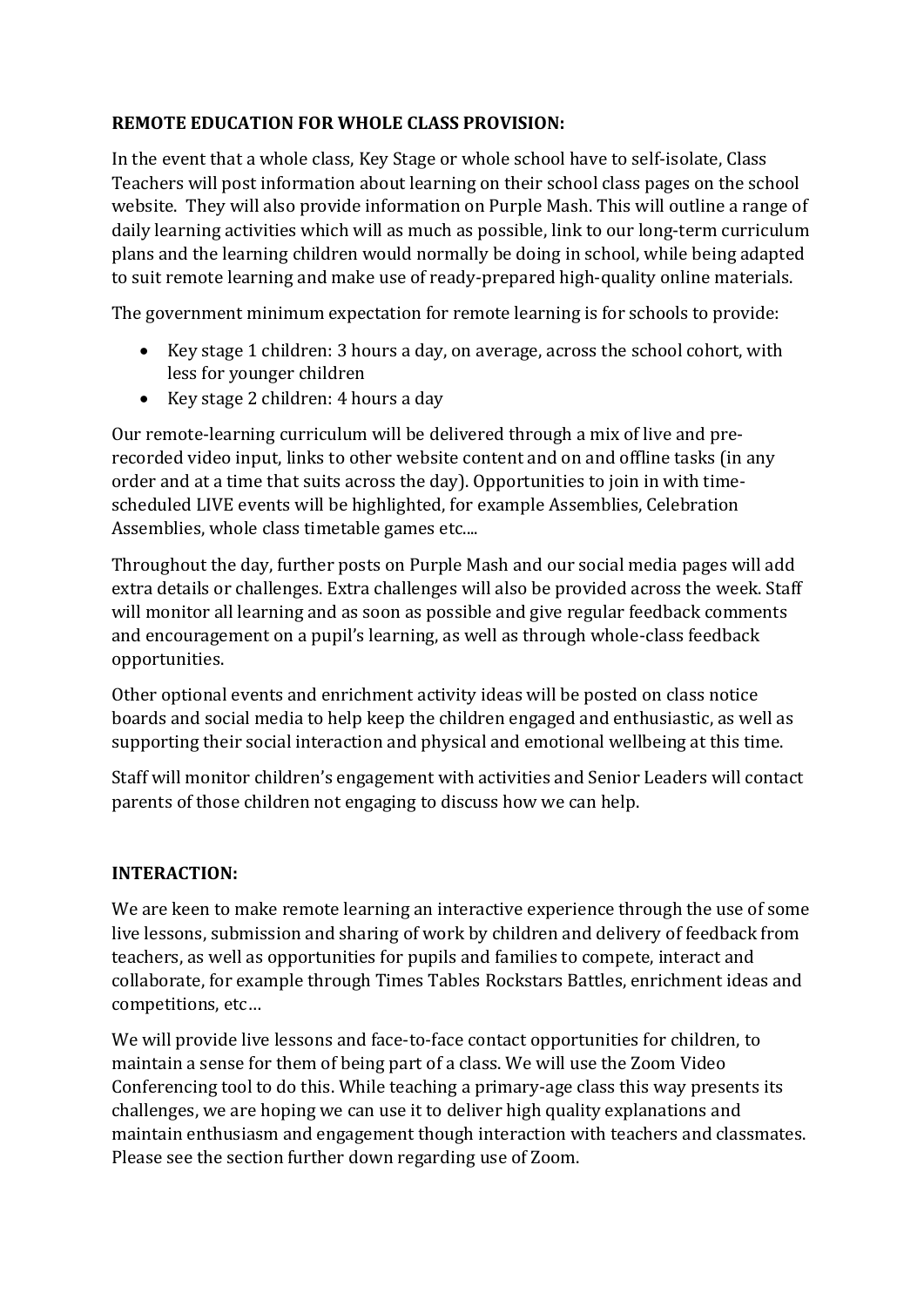Communication between staff and pupils/families must be through the authorised school systems above and not through personal email or personal social media accounts. It should follow the usual rules outlined in the Online Safety Policy and Acceptable Use Agreements.

Due consideration should be put in by staff before sharing photo or video as to whether there are any issues regarding reputation, professional conduct, online safety or other safeguarding. We would strongly recommend that staff avoid using personal devices and only use school provided equipment.

# **USE OF VIDEO CONFERECING TECHNOLOGIES (ZOOM):**

Live lessons are not compulsory as we know that for some families they are not practical. If you would like to join but are unable to due to technology restraints, please get in touch as we may be able to help.

The safety of both children and staff when using this technology is paramount and we will be following relevant advice from Zoom, the Children's Commissioner and the NSPCC.

## **In order to protect both children and staff, we require that if you wish to take advantage of these opportunities on Zoom, you agree to the following:**

- A free Zoom account is needed so that we can ensure only registered users can access meetings. As Zoom is not intended for use by children under 16 this must therefore be their parent's account and kept secure by them - only to be used by their child when supervised by an adult. Sign up here <https://www.zoom.us/signup>
- An appropriate adult must remain nearby during video or conference calls to support with behaviour and engagement and ensure children are safe and using it appropriately.
- Children should take part in the meet up in a suitable communal environment (not a bedroom) and must be appropriately dressed (uniform isn't necessary, but they should be fully dressed in clothing that covers top and bottom half of the body).
- All members of the household must be aware that the meeting is taking place and make sure they are also suitable dressed and use appropriate language and behaviour when nearby or in the background. Zoom has a built-in option to use a virtual background - you may feel this is an appropriate feature to turn on.
- You must make sure you and your child have 'logged off' the call correctly once it is finished - before turning off any devices.
- You and your child will not try to contact any staff using these online tools outside of the pre-arranged parent consultations which will take place termly. If you need to contact staff for any reason you will do so through teacher emails as normal.
- Screenshots, photos or recordings of Zoom meetings must not be made and meeting links must not be shared with others.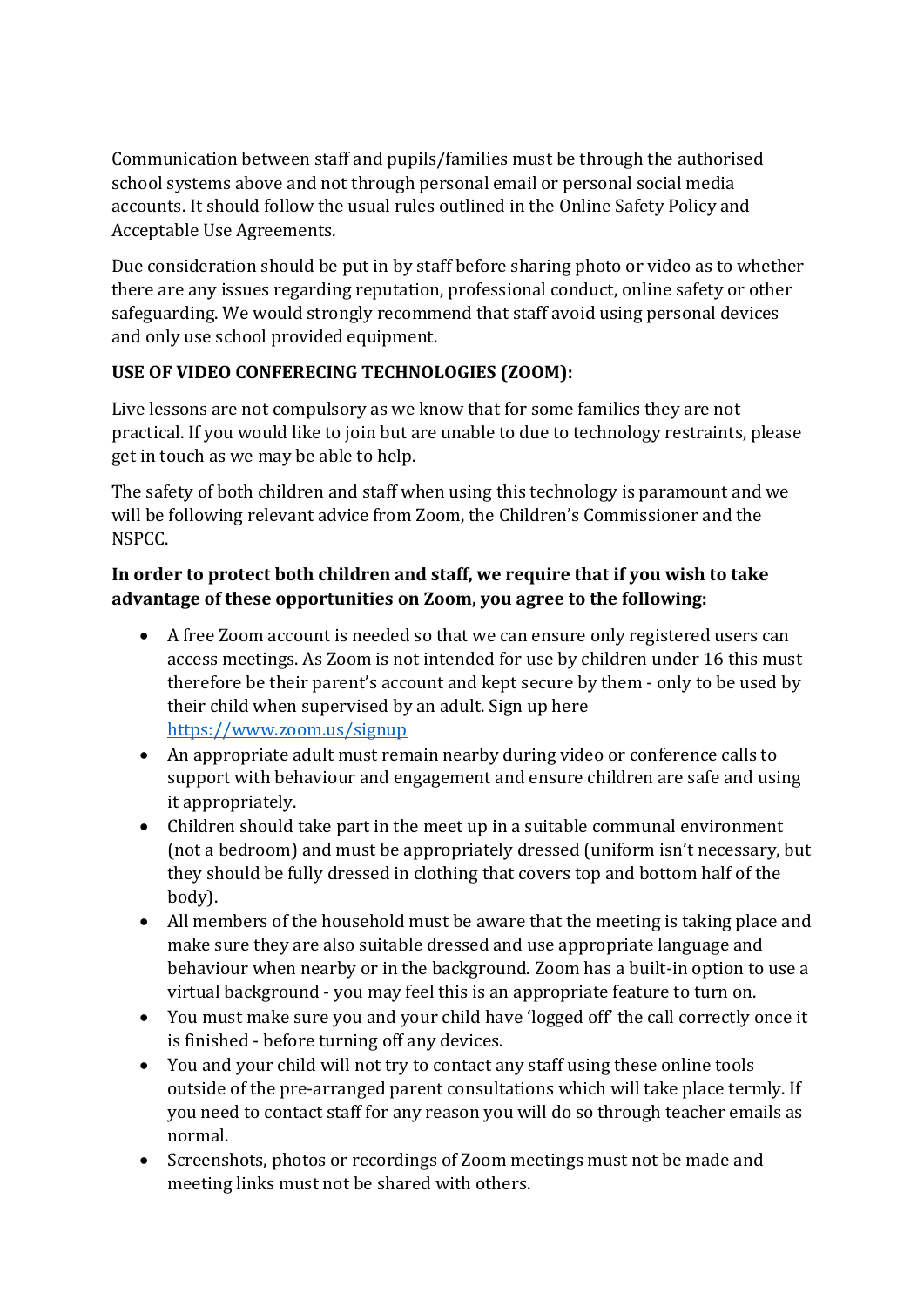### **We will ensure that:**

- No staff member will contact you or your child using Zoom outside of any prearranged meetings and if they do need to contact you they will arrange to do so with you using school email
- Staff will ensure appropriate security settings are in place for the meeting. They will ensure that access is only granted to the expected registered users invited with a password or direct link. Screen sharing, file-sharing, annotation and chat will be restricted.
- Staff must not be alone with a child on a Zoom meeting. Either a parent or other children should be present.
- Participants will be held in a virtual waiting room while their identity is confirmed. Your Zoom account must clearly identify you by name and renaming during the meeting will not be allowed. Participants' audio or video may be muted until appropriate.
- Staff will monitor appropriate use and users will be removed from the lesson if rules are not being followed. Staff will feedback to Senior Leaders and parents if there are any concerns.
- Staff will stay in the meeting until everyone has 'logged off'.
- Staff and any other adults on the call (or in the background) will use appropriate language / behaviour throughout the call.

By choosing to join a live lesson on Zoom, you are demonstrating your consent to the above. If you have any questions or any concerns regarding live lessons, then please get in touch.

## **SITES AND SERVICES:**

We are currently delivering remote learning through a range of sites and services, most of which are part of our usual online provision for children:

Purple Mash (Whole School) and Mini Mash (EYFS) provide a full range of software for learning activities across the curriculum. www.purplemash.com/sch/brooklands-co11

Differentiated maths activities can be assigned and completed through Oak National Academy (Whole School)<https://classroom.thenational.academy/>and Times Tables Rock Stars (Year 2 to 6)<https://ttrockstars.com/>

Those children who access Nessy Reading and Spelling [\(www.nessy.com/uk/\)](http://www.nessy.com/uk/)

We may try and make use of other subscriptions as time goes on. Further details will follow as necessary. If you require login details for any of these, please get in touch with Mr Lloyd through the usual channels.

Any use of online learning tools and systems is in line with privacy and data protection/GDPR requirements. See our policies.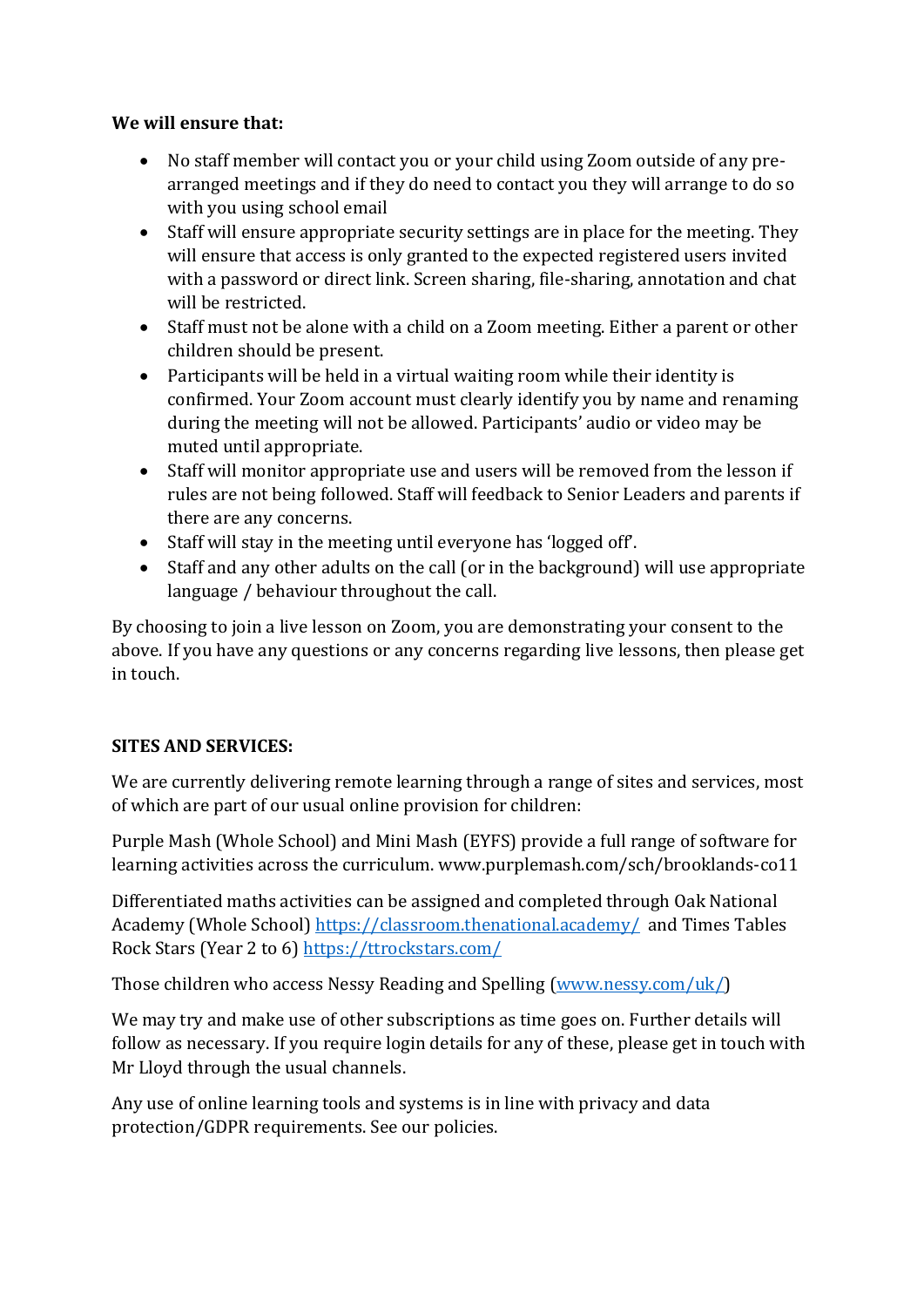## **ADDITIONAL SUPPORT FOR PUPILS WITH ADDITIONAL NEEDS:**

We recognise that some pupils, for example some pupils with special educational needs and disabilities (SEND), may not be able to access remote education without support from adults at home.

We acknowledge the difficulties this may place on families, and we will work with parents and carers to support those pupils with differentiated tasks, lessons from other year-group materials, alternative methods of recording, additional resources and advice and support.

Online intervention resources and small group Zoom sessions will also be used where appropriate. We encourage parents to get in touch if their children are finding things too difficult or easy and we will do what we can to make personalised adaptations.

## **SAFEGUARDING & REMOTE LEARNING:**

With the increased use of digital technologies that comes with remote learning, safeguarding implications need careful consideration.

Parents are advised to spend time speaking with their child(ren) about online safety and reminding them of the importance of reporting to an adult anything that makes them feel uncomfortable online. While we will be doing our best to ensure links shared are appropriate, there may be tailored advertising which displays differently in your household or other changes beyond our control.

Online safety concerns should still be reported to the school's Online Safety Lead (Mr Lloyd) as normal. Parents can do this through emailing [admin@saunceywood.herts.sch.uk](mailto:admin@saunceywood.herts.sch.uk) or by phone on 01582621514.

The following websites offer useful support:

- [Childline](https://www.childline.org.uk/) for support
- [UK Safer Internet Centre](https://www.saferinternet.org.uk/)  to report and remove harmful online content
- [CEOP](https://www.ceop.police.uk/safety-centre/) for advice on making a report about online abuse

In addition, the following sites are an excellent source of advice and information:

[Internet matters](https://www.internetmatters.org/) - for support for parents and carers to keep their children safe online

[Hertfordshire Grid for Learning](http://thegrid.org.uk/) - for support for parents and carers to keep their children safe online

[Net-aware](https://www.net-aware.org.uk/) - for support for parents and carers from the NSPCC

[Parent info](https://parentinfo.org/) - for support for parents and carers to keep their children safe online

[Thinkuknow](https://www.thinkuknow.co.uk/) - for advice from the National Crime Agency to stay safe online

[UK Safer Internet Centre](https://www.saferinternet.org.uk/) - advice for parents and carers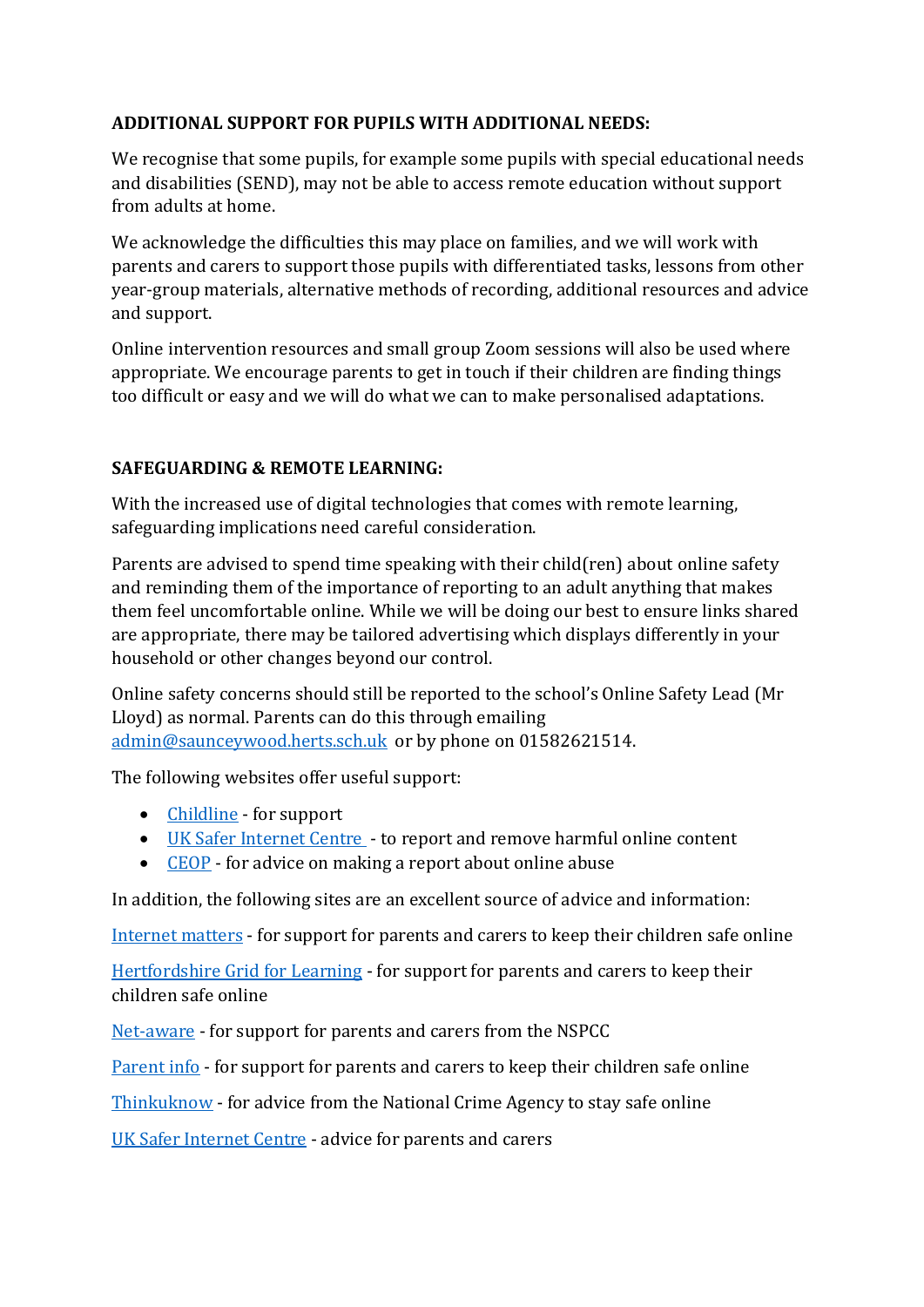If parents have any safeguarding concerns that need discussing, they can contact us on 01582 621514 and one of our Safeguarding Leads (Mr Lloyd, Miss Harkness, Mrs Byford) will get in touch.

Staff should continue to be vigilant at this time and follow our usual online safety and safeguarding / child protection policies and procedures, contacting a safeguarding lead directly by phone in the first instance.

## **REMOTE EDUCATION AND PROVISION FOR THOSE WHO ARE SELF ISOLATING OR SHIELDING:**

In the event that individual pupils are confirmed to be self-isolating or shielding due to COVID, Class Teachers will provide access to a weekly timetable of remote learning activities shared through Purple Mash Notice boards and the class pages on the school website.

This timetable will, as much as possible, link to our long-term curriculum plans and the learning those in school will be doing, while remaining manageable for staff to prepare on top of their usual weekly workload. To do this, we will make use of a number of ready-prepared high quality online materials (drawing heavily on units from the national Oak Academy that fit with our school curriculum) and supplement these with our existing subscription packages which children are familiar with.

Staff will endeavour to view and feedback on as much of student's work as they are able, while balancing their workload inside of school. Pupils at home should receive feedback at least twice a week.

## **SUPPORT FOR FAMILIES TO ACCESS HOME LEARNING:**

We encourage families to get in touch if they are struggling to access our remotelearning offer. We may be able to support with advice or technical support, adaptations to tasks, loan of school devices, help with internet access, etc. Please email the class teacher or [admin@saunceywood.herts.sch.uk](mailto:admin@saunceywood.herts.sch.uk) or phone the school office on 01582 621514 to discuss this further.

## **Links to other policies (available on the website):**

Safeguarding/Child Protection Policy Online Safety Policy/Acceptable Use Agreements Behaviour Policy Data Protection/GDPR Policy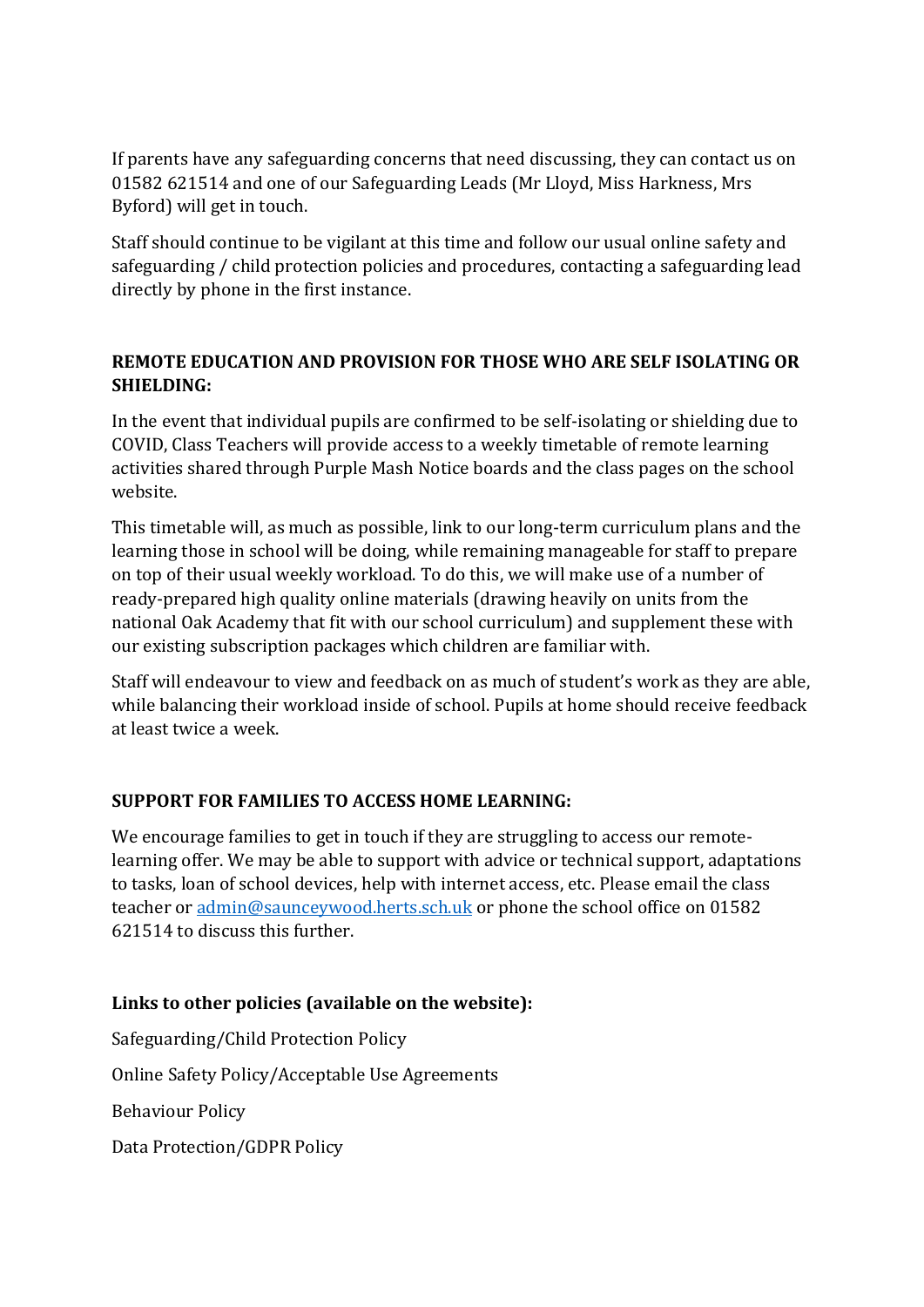#### **APPENDIX 1: National Online Safety Agency Top Tips For Parents:**



Users of this guide do so at their own discretion. No liability is entered into. Current as of the date of release: 20.03.2020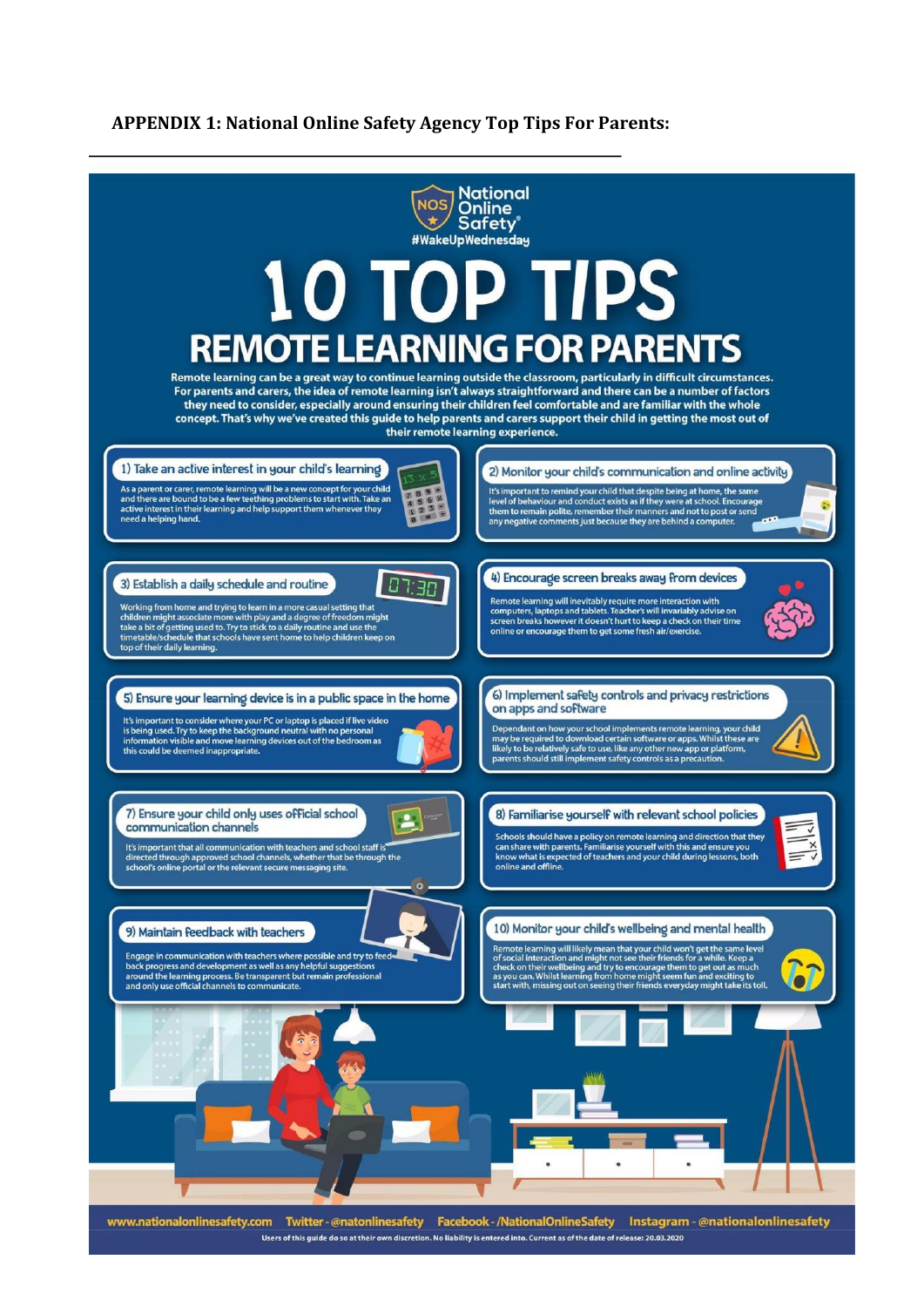## **APPENDIX 2: Zoom Expectations for children:**

It is important to remember when you join a Zoom session it is like walking into a classroom. Zoom sessions are where your teacher provides direct instruction and directions for independent activities.

We want all children to be successful in learning grade level concepts and skills so no one falls behind. Your participation and commitment to learning are essential to your success. Below are some reminders about Zoom expectations.

This will be your classroom during remote learning and **ALL** of the classroom expectations apply.

- 1. It is important to be on time for every Zoom session, just as if you were attending in-person.
- 2. It is important that you dress appropriately for learning no pyjamas, no onesies, unless you have been instructed from your teacher
- 3. It is important you are visible during a Zoom session, so the teacher and students can interact with you. You might choose to Zoom from your work area or find a wall in your home as a background. If you have concerns about being visible, please talk with your teacher.
- 4. It is important you are prepared with your materials and assignments before the Zoom session starts.
- 5. It is important that you actively engage in the Zoom sessions so you can learn and apply the concepts and skills.
- 6. It is important you only use the chat feature if the teacher asks you to or if you have a question.
- 7. It is important to use your breaks to eat a meal or a snack rather than during a Zoom.
- 8. Show respect to all participants in the Zoom and to the learning. If your teacher askes, you a question directly you should respond appropriately. And in an appropriate time frame
- 9. It is important you follow behaviour expectations in a Zoom or other virtual session as if you were in the classroom with your teacher and other children. That way the teacher can teach and everyone can learn. **It is important you are respectful to everyone throughout the session**. If your behaviour is disruptive or disrespectful, the teacher will remove you from the Zoom for a period of time until you are able to re-join and participate appropriately. **The teacher will follow up later with you and your parents.**

Thank you in advance for following Zoom expectations.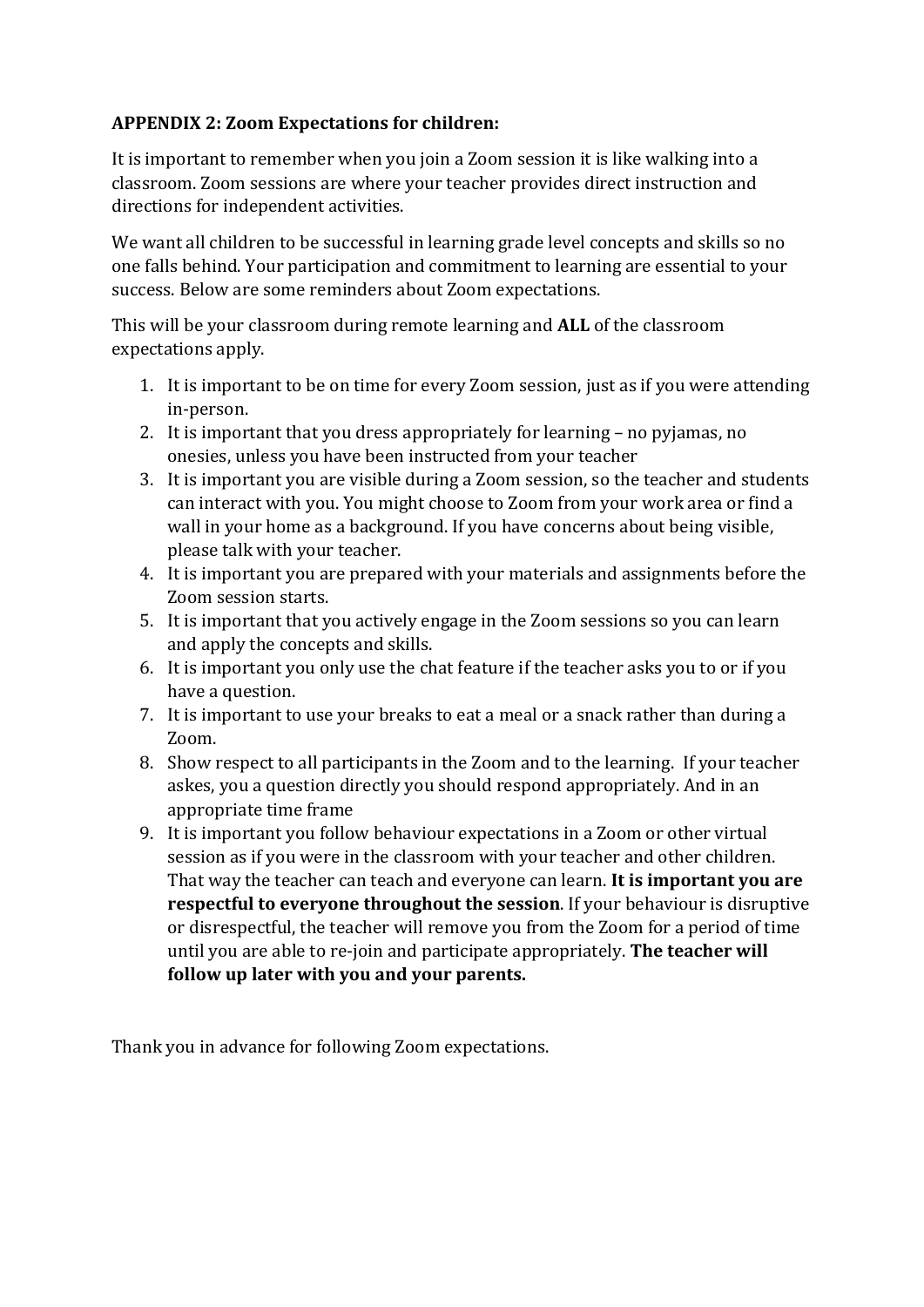## **APPENDIX 3: -Looking after your** well**-being**

Working at home can be challenging for a variety of reasons, especially when coupled with social or lifestyle limitations, and possible illness in the family. We appreciate the huge role that parents will be playing and encourage families to structure the day to give balance, variety, and a sense of purpose. Parents can play a key role in helping pupils adhere to a routine, and the amount of support will vary depending on the age and personality of the child, and the parents' own work commitments. Time should be made for regular breaks, exercise, pursuing co-curricular interests and connecting virtually with friends and relatives.

Sauncey Wood will also continue to provide a strong sense of pastoral support during periods of closure. Guidance will be offered to parents on supporting their children with remote learning. The School's pastoral support system will also provide a sense of mental and emotional wellness, in addition to ensuring our most vulnerable pupils will continue to receive focused pastoral support.

## **Maintaining Your Well-being While Remote Learning**

It's so important that you look after your mental well-being while you are remote learning and staying at home. At Sauncey Wood, we've put together a few tips on ways you can keep your mental health in check during this period of uncertainty.

## **Keep connected with others**

Maintaining friendships and relationships with loved ones is important for your mental well-being. Think about how you can stay in touch with friends and family while you are all staying at home – by phone, messaging, video calls or social media – whether it's people you usually see often or connecting with old friends. Lots of people are finding the current situation difficult, so staying in touch could help them too.

## **Talk about your worries**

It's normal to feel a bit worried, scared or helpless about the current situation. Remember: it is OK to share your concerns with others you trust – and doing so may help them too. If you cannot speak to someone you know or if doing so has not helped, make sure you reach out to Mr Lloyd or Miss Harkness.

## **Look after your body (your physical wellbeing is important too)**

Our physical health has a big impact on how we feel. At times like these, it can be easy to fall into unhealthy patterns of behaviour that end up making you feel worse.

Try to eat healthy, well-balanced meals, drink enough water and exercise regularly.

You can leave your house, alone or with members of your household, for 1 form of exercise a day – like a walk, run or bike ride. But make you keep a safe 2-metre distance from others. There are lots of home workouts available for free on Youtube if you're looking for some inspiration.